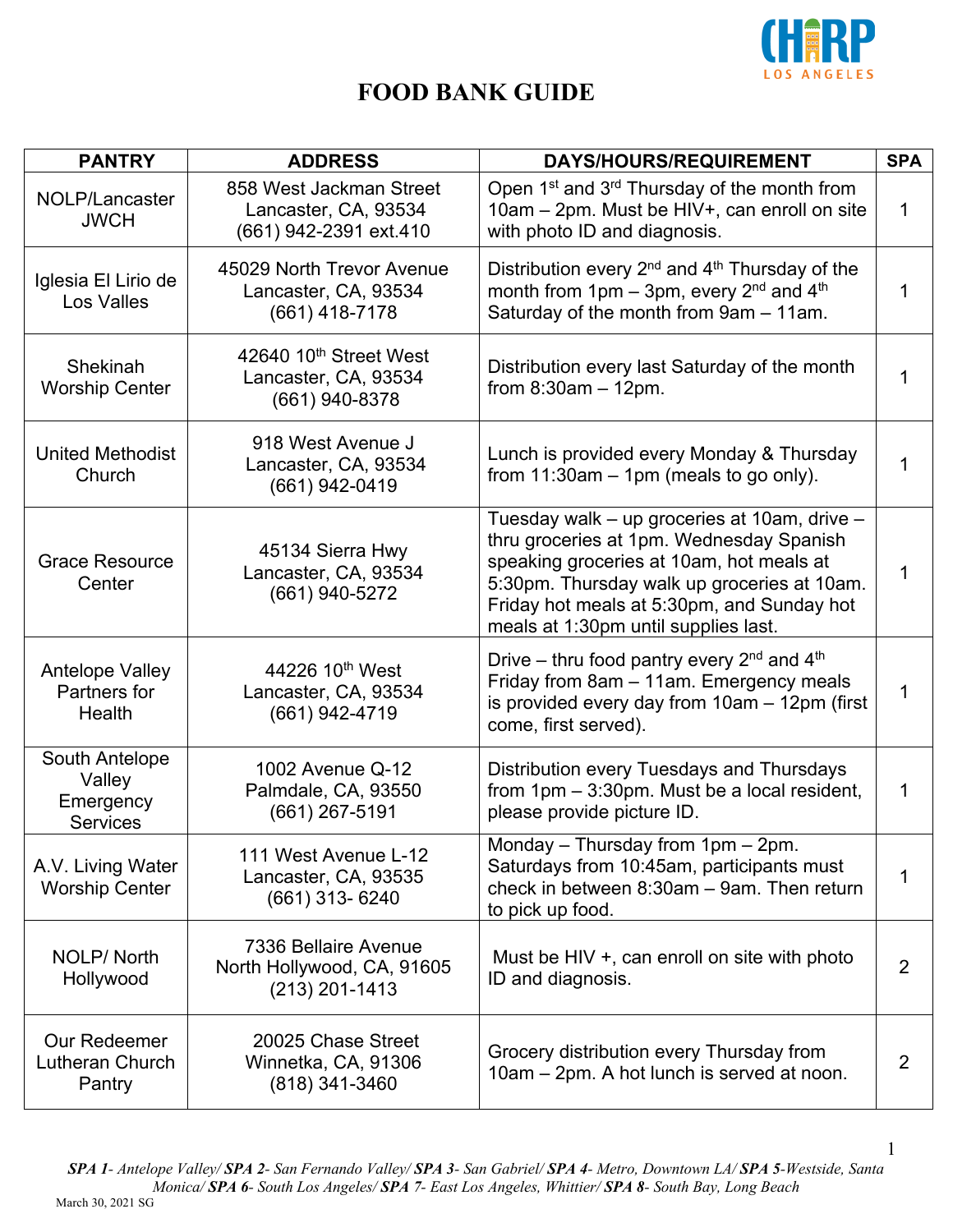

| Meet Each Need<br>with Dignity<br>(MEND)                             | 10641 North San Fernando<br>Road Pacoima, CA, 91331<br>(818) 896-0246 | Distribution every Tuesday and Friday from<br>9am – 11am. Open to the public. Drive – thru<br>only, but if you don't have a car walk – in are<br>welcome.                                                | $\overline{2}$ |
|----------------------------------------------------------------------|-----------------------------------------------------------------------|----------------------------------------------------------------------------------------------------------------------------------------------------------------------------------------------------------|----------------|
| Santa Clarita<br><b>Valley Food</b><br>Pantry                        | 24133 Railroad Avenue<br>Newhall, CA, 91321<br>(661) 255-9078         | Distribution every Monday from 11am - 2pm,<br>Tuesday and Thursday from 9am - 12pm,<br>Wednesday from 2pm - 5pm, and Saturday<br>from 9am - 12pm. Must provide ID.                                       | $\overline{2}$ |
| St. Charles Holy<br><b>Family Service</b><br>Center                  | 10825 Moorpark Street<br>North Hollywood, CA, 91602<br>(818) 985-7365 | Tuesday, Wednesday, Saturday, and Sunday<br>from 9am - 11:30am. Must call and register.                                                                                                                  | $\overline{2}$ |
| North Hollywood<br><b>Interfaith Food</b><br>Pantry                  | 4390 Colfax Avenue<br>Studio City, CA, 91604<br>(818) 760-3575        | Distribution every Monday and Friday from<br>$7:30$ am – 11am. Drive – thru & walk – up<br>welcome.                                                                                                      | $\overline{2}$ |
| <b>Catholic Charities</b><br>of LA, Guadalupe<br>Community<br>Center | 21600 Hart Street<br>Canoga Park, CA, 91303<br>(213) 251-3549         | Distribution every Monday, Wednesday, and<br>Friday from 9am - 12pm. Must provide proof<br>of income, proof of address, photo ID, and<br>birth certificates of the children in the home.                 | $\overline{2}$ |
| <b>West Valley Food</b><br>Pantry                                    | 5700 Rudnick Avenue<br>Woodland Hills, CA, 91367<br>(818) 346-5554    | Distribution every Monday - Thursday from<br>9:30am - 2pm and Friday from 9:30am -<br>11:30am. Must provide photo ID.                                                                                    | 2              |
| North Valley<br><b>Caring Services</b>                               | 13453 Rayen Street<br>North Hills, CA, 91343<br>(818) 891-0481        | Drive - thru only. Distribution every Friday<br>from 9am - 12pm. Must provide picture ID.                                                                                                                | $\overline{2}$ |
| Loaves & Fishes<br>Glendale                                          | 4322 San Fernando Road<br>Glendale, CA, 91204<br>(213) 318-5707       | Monday, Tuesday, Wednesday, and Friday<br>from $10am - 1:30pm$ . Must provide proof of<br>income, proof of address, and photo ID for<br>every member of the family.                                      | $\overline{2}$ |
| Making It<br>Happen Inc.                                             | 11120 Oro Vista Avenue<br>Sunland, CA, 91040<br>$(818)$ 398-6232      | Distribution on Saturdays at 2pm until<br>supplies last. Healthy, fresh, and frozen food<br>for individuals and families. Open to the<br>public. Free Hot Meals on Sundays from<br>$3:30$ pm $-4:30$ pm. | 2              |
| <b>Salvation Army</b><br>Glendale                                    | 320 West Windsor Road<br>Glendale, CA, 91204<br>$(818)$ 246-5586      | Distribution every Monday - Thursday from<br>12pm – 3pm. Must be a local resident of<br>Glendale or Burbank. Must provide photo ID<br>and proof of address, if homeless no<br>requirements needed.       | 2              |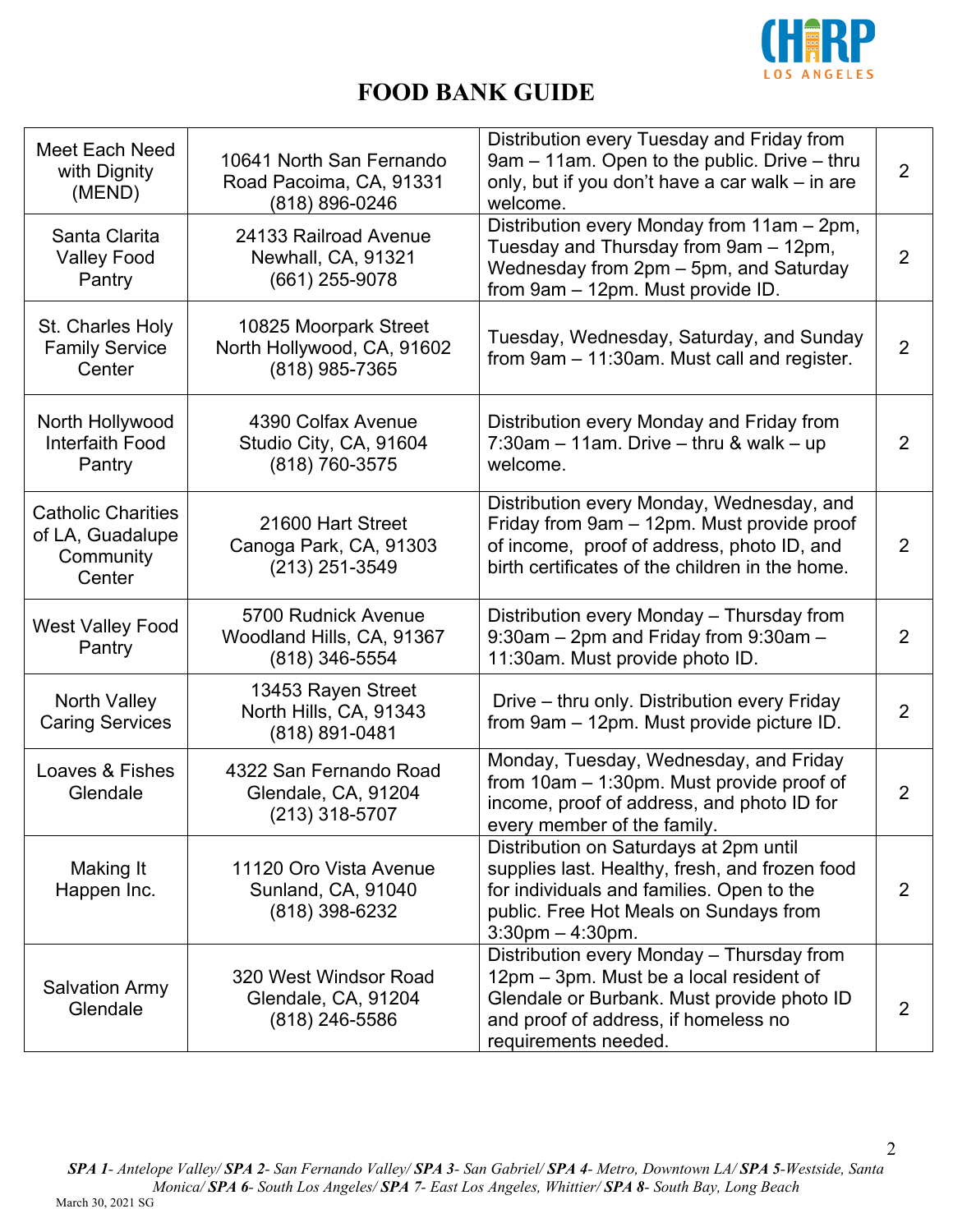

| NOLP/Pasadena<br><b>JWCH (Wesley</b><br>Health Center) | 1845 North Fair Oaks Avenue<br>G125<br>Pasadena, CA, 91103<br>(626) 744-6140 x 5206 | Every Friday from 9am - 2pm. Must be HIV+<br>and enrolled in the program.                                                                                                                   | $\mathfrak{S}$ |
|--------------------------------------------------------|-------------------------------------------------------------------------------------|---------------------------------------------------------------------------------------------------------------------------------------------------------------------------------------------|----------------|
| Altadena SDA<br>Church                                 | 2609 North Lincoln Avenue<br>Altadena, CA, 91001<br>(626) 794-3953                  | Distribution every $2^{nd}$ and $4^{th}$ Tuesday of the<br>month from $9am - 12pm$ .                                                                                                        | 3              |
| Shepherd's<br>Pantry Irwindale                         | 1418 Arrow Hwy<br>Irwindale, CA, 91706<br>(626) 305-0392                            | Drive – thru only. Distribution every Tuesday<br>from 5pm - 7pm. Must provide photo ID.<br>Participant may only pick up food twice a<br>month in any of the Shepherd's Pantry<br>locations. | 3              |
| <b>Salvation Army</b><br>Pasadena<br>Tabernacle        | 1000 East Walnut Street Suite102<br>Pasadena, CA, 91106<br>(626) 773-4404           | Distribution every Monday - Friday from<br>9am - 11:30am. Must provide photo ID and<br>proof of address.                                                                                    | 3              |
| San Juan Diego<br>Community<br><b>Services Center</b>  | 4171 North Tyler Avenue<br>El Monte, CA, 91731<br>(626) 575-7652                    | Distribution every Monday - Friday from<br>9am - 1pm. Must provide photo ID.                                                                                                                | 3              |
| Shepherd's<br>Pantry<br>Glendora                       | 657 East Arrow Hwy Suite J<br>Glendora, CA, 91740<br>(626) 852-7630                 | Distribution every Wednesday and Thursday<br>from 5pm - 7pm. Must provide photo ID.<br>Participant may only pick up food twice a<br>month in any of the Shepherd's Pantry<br>locations.     | 3              |
| NOLP/Claremont<br><b>Foothill AIDS</b><br>Project      | 233 West Harrison Avenue<br>Claremont, CA, 91711<br>(213) 201-1434                  | Distribution every 2 <sup>nd</sup> and 4 <sup>th</sup> Wednesday of<br>the month from $2pm - 4pm$ . Must be HIV+,<br>can enroll on site with photo ID and<br>diagnosis.                     | 3              |
| Lincoln Avenue<br><b>Baptist Church</b>                | 1180 North Lincoln Avenue<br>Pasadena, CA, 91103<br>(626) 798-9163                  | Distribution every Wednesday from<br>$10am - 12pm.$                                                                                                                                         | 3              |
| <b>Foothill Unity</b><br>Center                        | 191 North Oak Avenue<br>Pasadena, CA, 91107<br>(626) 584-7420                       | Drive - thru only. Distribution every Tuesday,<br>Wednesday and Friday from 9am - 11:30am.<br>Must provide photo ID.                                                                        | 3              |
| Friends In<br>Deed                                     | 444 East Washington Boulevard<br>Pasadena, CA, 91104<br>(626) 797-2402              | Distribution every Tuesday and Wednesday<br>from 10am - 3pm. Thursday from 10am -<br>1pm. Must provide photo ID.                                                                            | 3              |
| St. Andrew<br><b>Catholic Church</b>                   | 140 Chestnut Street<br>Pasadena, CA, 91103<br>(626) 792-4183                        | Distribution every Wednesday from 9:30am -<br>10:30am and Saturdays from 7:30am -<br>10:30am.                                                                                               | 3              |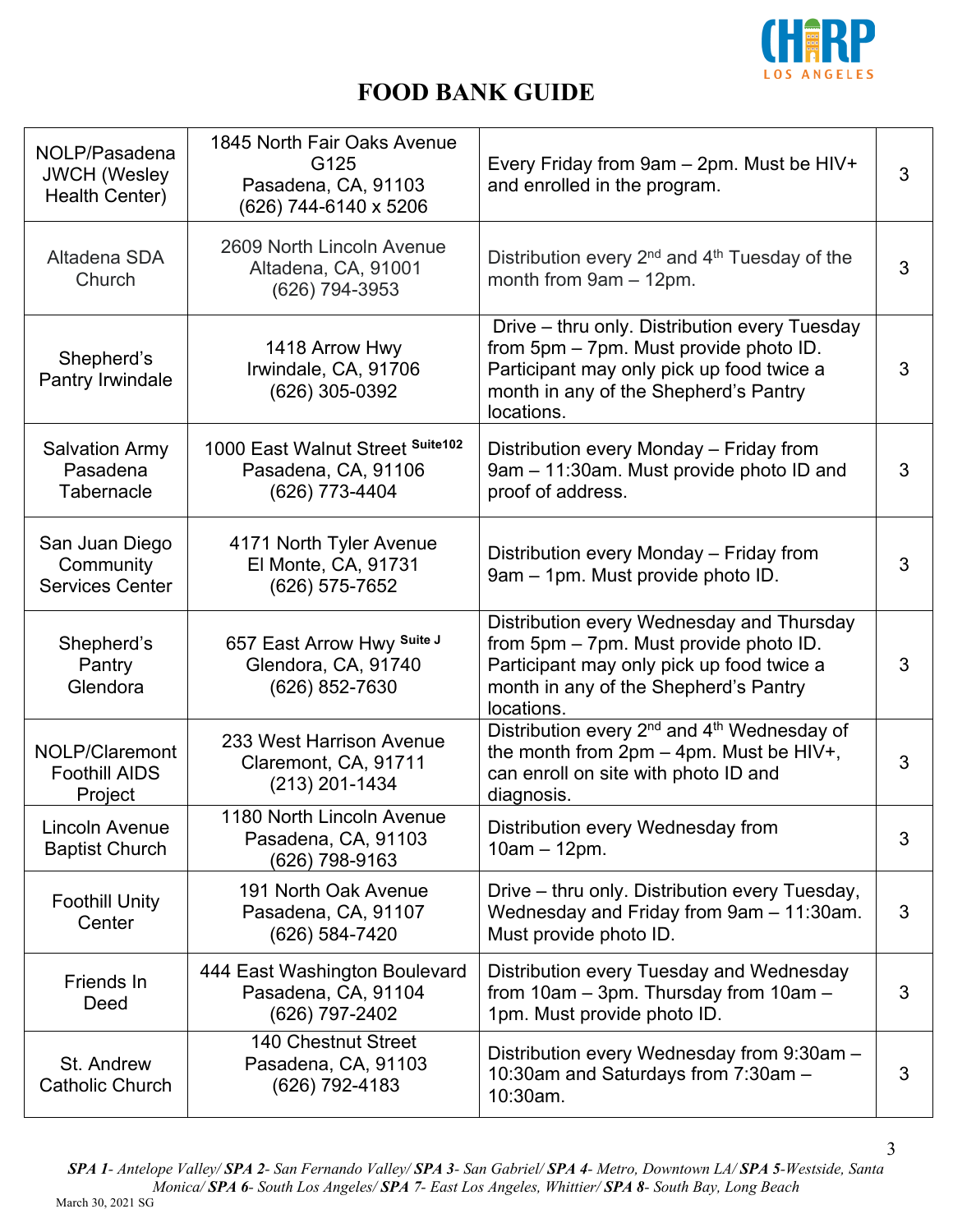

| <b>Inland Valley</b><br><b>Hope Partners</b>          | 660 North Mountain Avenue<br>Claremont, CA, 91711<br>(909) 622-3806    | Distribution every Tuesday and Thursday<br>from 11am - 4pm. Must provide photo ID for<br>every household member, proof of income,<br>and proof of address.                                           | 3 |
|-------------------------------------------------------|------------------------------------------------------------------------|------------------------------------------------------------------------------------------------------------------------------------------------------------------------------------------------------|---|
| San Gabriel<br><b>Mission Food</b><br>Pantry          | 254 Santa Anita Street<br>San Gabriel, CA, 91776<br>(626) 457-3035     | Distribution every Sunday from<br>7am - 9am. Drive thru only.                                                                                                                                        | 3 |
| <b>Inland Valley</b><br><b>Hope Partners</b>          | 209 West Pearl Street Suite103<br>Pomona, CA, 91768<br>(909) 622-3806  | Distribution every Monday - Thursday from<br>9am - 3pm. Must show ID for every<br>household member, proof of income, and<br>proof of address.                                                        | 3 |
| L.A Regional<br>Food Bank                             | 1441 Santa Anita Avenue<br>South El Monte, CA, 91733<br>(626) 575-5431 | Distribution is by appointment only, days may<br>vary.                                                                                                                                               | 3 |
| <b>Holy Family</b><br><b>Giving Bank</b>              | 1524 Fremont Avenue<br>South Pasadena, CA, 91030<br>(626) 403-6140     | Distribution every Monday from 9am -<br>10:45am. Must be a local resident, provide<br>proof of address and photo ID. Due to Covid-<br>19 distribution is open to the public, just bring<br>photo ID. | 3 |
| <b>Sacred Heart</b><br>Catholic Church                | 2889 Lincoln Avenue<br>Altadena, CA, 91001<br>(626) 794-2046           | Distribution every 1 <sup>st</sup> and 3 <sup>rd</sup> Wednesday of<br>the month from 9am - 11am. Must wear a<br>mask.                                                                               | 3 |
| <b>Baldwin Park</b><br><b>Bilingual Church</b>        | 13965 Ramona Pkwy<br>Baldwin Park, CA, 91706<br>(626) 727-2018         | Distribution every Wednesday from 3pm -<br>7pm.                                                                                                                                                      | 3 |
| La Casa                                               | 203 East Mission Road<br>San Gabriel, CA, 91776<br>(626) 286-2144      | Distribution every1 <sup>st</sup> and 3 <sup>rd</sup> Friday from 2pm<br>until supplies last.                                                                                                        | 3 |
| <b>First Baptist</b><br>Church of<br>Alhambra         | 101 South Atlantic Boulevard<br>Alhambra, CA, 91801<br>(626) 570-1511  | Distribution every Thursday from 1pm until<br>supplies last.                                                                                                                                         | 3 |
| Epiphany<br><b>Episcopal Church</b>                   | 2808 Altura Street<br>Los Angeles, CA, 90031<br>(323) 227-9931         | Distribution every 2 <sup>nd</sup> and 3 <sup>rd</sup> Friday of the<br>month from 8:30am until supplies last, arrive<br>early.                                                                      | 4 |
| <b>TDC Mobile Food</b><br><b>Bank Santa Ynez</b>      | 2127 Santa Ynez Street<br>Los Angeles, CA, 90012<br>(213) 273-7042     | Distribution every Monday from 2:30pm -<br>3:30pm.                                                                                                                                                   | 4 |
| <b>TDC Mobile Food</b><br><b>Bank William</b><br>Mead | 293 Cardinal Street<br>Los Angeles, CA, 90012<br>(213) 273-7042        | Distribution every Monday from 2:30pm -<br>3:30pm.                                                                                                                                                   | 4 |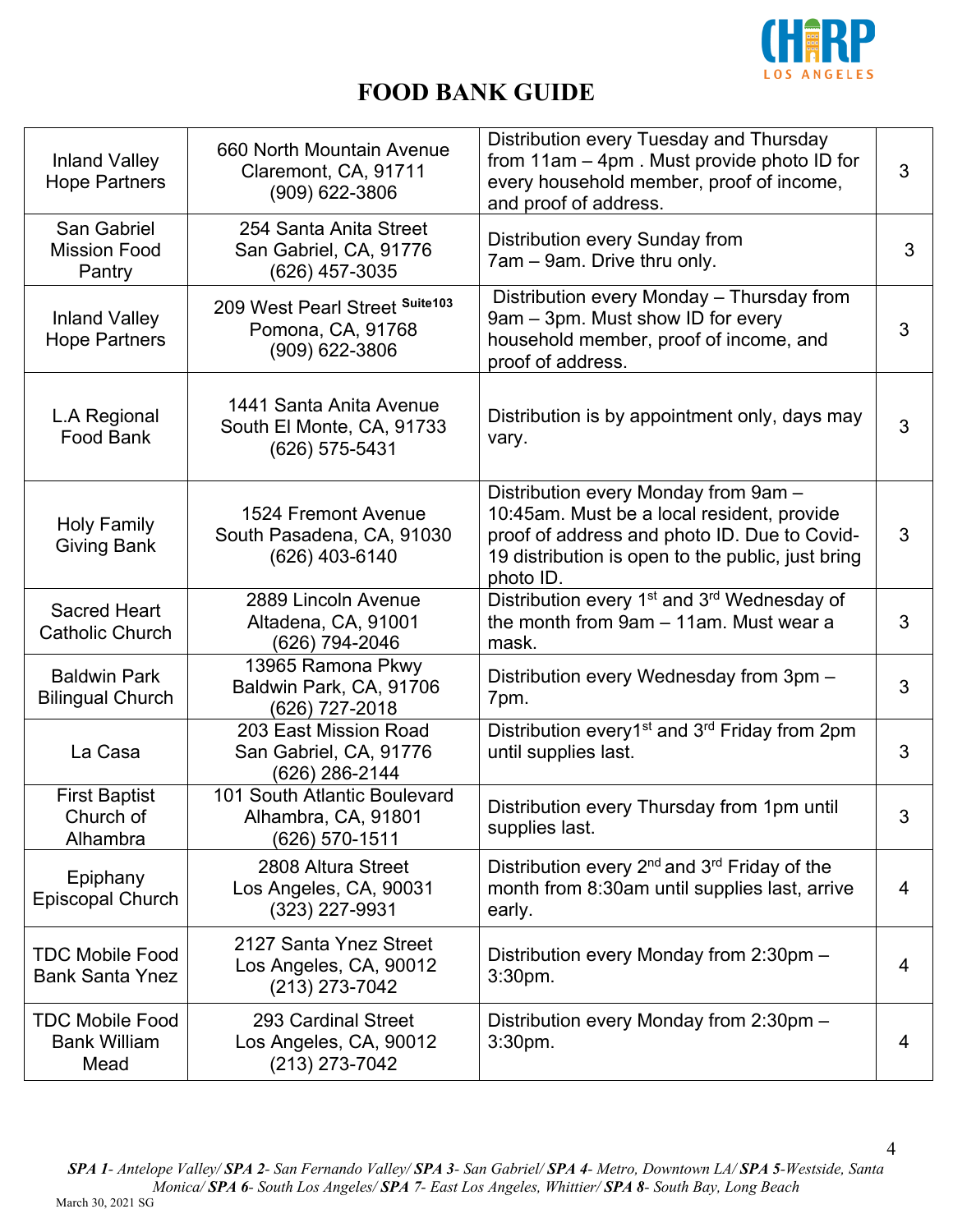

| <b>TDC Mobile Food</b><br><b>Bank Pueblos</b>                    | 54th Street and Long Beach Avenue<br>Los Angeles, CA, 90011<br>$(213)$ 273-7042 | Distribution every Monday from 2:30pm -<br>3:30pm.                                                                                                                                                                                     | 4              |
|------------------------------------------------------------------|---------------------------------------------------------------------------------|----------------------------------------------------------------------------------------------------------------------------------------------------------------------------------------------------------------------------------------|----------------|
| <b>Victory Outreach</b><br>El Sereno                             | 4752 Huntington Drive S,<br>Los Angeles, CA, 90032<br>(323) 227-5564            | Distribution every Tuesday, from 9am -<br>12pm.                                                                                                                                                                                        | $\overline{4}$ |
| <b>Brownson House</b><br>Community<br><b>Services Center</b>     | 1307 Warren Street<br>Los Angeles, CA, 90033<br>(213) 251-3512                  | Distribution every Monday - Friday from<br>9am - 1pm. Must provide photo ID.                                                                                                                                                           | $\overline{4}$ |
| Downtown<br><b>Women's Center</b>                                | 442 South San Pedro Street<br>Los Angeles, CA, 90011<br>$(213) 680 - 0600$      | Meals every day from 9am - 10am.<br>Breakfast, lunch, and snacks are distributed<br>to women through the gate.                                                                                                                         | 4              |
| <b>Salvation Army</b><br><b>Hollywood Corps</b>                  | 5941 Hollywood Boulevard<br>Los Angeles, CA, 90028<br>(323) 960-0640 ext. 1663  | Distribution every Friday 9am - 11am<br>(seniors only) and 11am - 12pm. Saturday<br>from 10am until supplies last.                                                                                                                     | $\overline{4}$ |
| <b>The Great Vision</b><br>Church                                | 4465 West Melrose Avenue<br>Los Angeles, CA, 90029<br>$(323)$ 667-1105          | Distribution every 1 <sup>st</sup> and 3 <sup>rd</sup> Saturday of the<br>month from $7am - 6:30pm$ . No requirements.                                                                                                                 | $\overline{4}$ |
| <b>NOLP</b><br>The David Geffen                                  | 611 South Kingsley Drive<br>Los Angeles, CA, 90005<br>$(213)$ 201-1600          | Wednesdays and Fridays 10:30am - 12pm<br>and 2pm - 5pm (Closed first Friday of the<br>Month). Must be HIV+, can enroll on site with<br>photo ID and diagnosis.                                                                         | $\overline{4}$ |
| <b>NOLP</b><br><b>Project Angel</b><br>Food                      | 922 Vine Street<br>Los Angeles, CA, 90038<br>$(213)$ 201-1451                   | Saturdays from $12pm - 4pm$ . Must be HIV+,<br>can enroll on site with photo ID and<br>diagnosis.                                                                                                                                      | 4              |
| Charismatic<br>Evangelical<br><b>Ministries</b><br>International | 439 South Western Street #1009<br>Los Angeles, CA, 90020<br>(213) 219-3228      | Distribution every 1 <sup>st</sup> , 2 <sup>nd</sup> , and 3 <sup>rd</sup><br>Sunday of the month from 1pm - 2pm. No<br>requirements.                                                                                                  | 4              |
| St. James<br>Episcopal Church                                    | 3903 Wilshire Boulevard<br>Los Angeles, CA, 90010<br>$(213)$ 388-3417           | Grab & Go meals are served Tuesday from<br>12pm - 3pm and Friday from 3:30pm -<br>5:30pm. Food pantry is distributed on<br>Thursday from 8am - 9am. Breakfast,<br>clothes, and hot showers are provided on<br>Saturday from 9am - 1pm. | 4              |
| Rosewood<br><b>United Methodist</b><br>Church                    | 4101 Rosewood Avenue<br>Los Angeles, CA, 90004<br>$(323)$ 423-5961              | Distribution every 1 <sup>st</sup> and 3 <sup>rd</sup> Saturday from<br>$8:30$ am - 10:30am.                                                                                                                                           | $\overline{4}$ |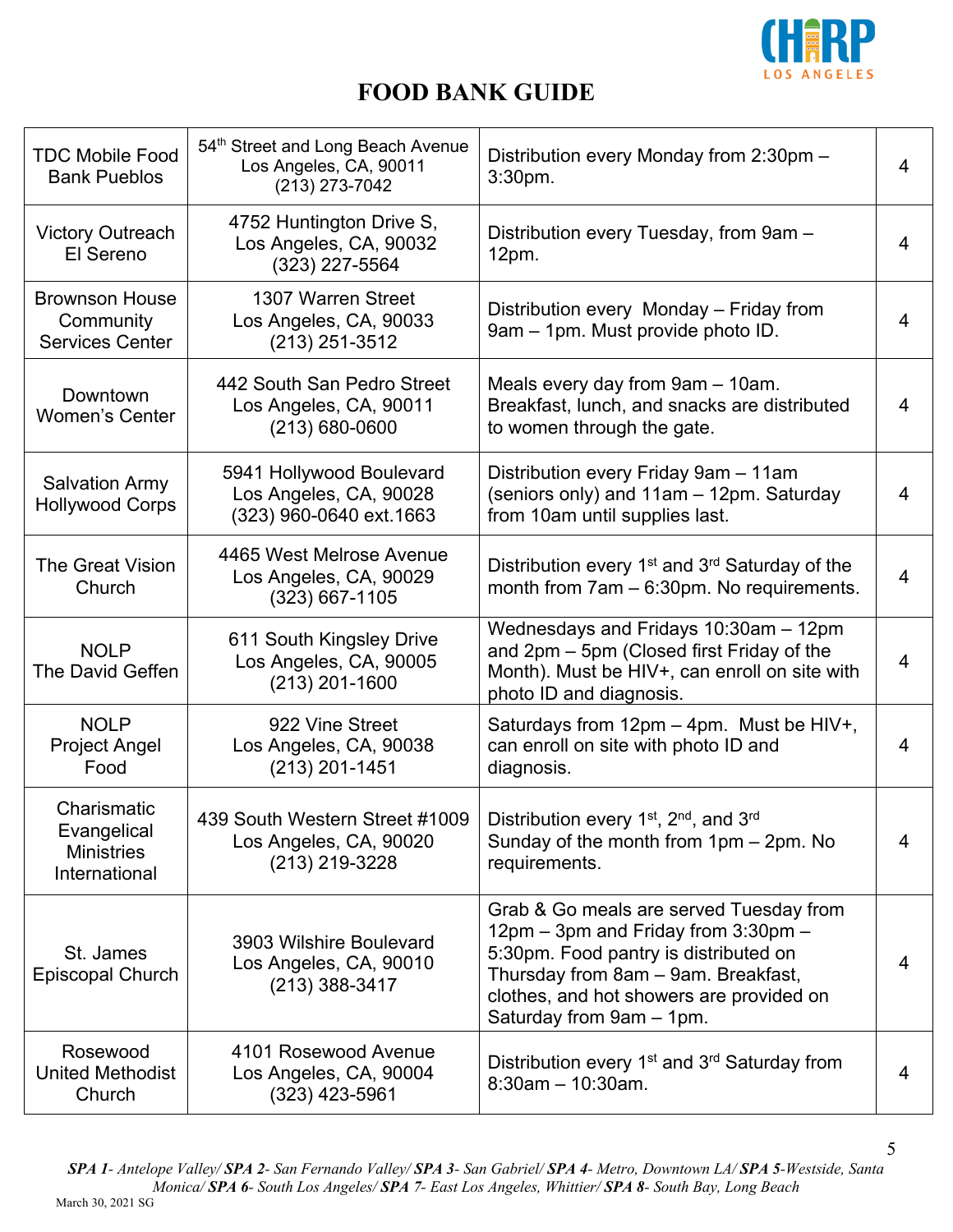

| Ananda Marga<br>of Los Angeles                             | 1245 South Norton Avenue<br>Los Angeles, CA, 90019<br>(818) 414-7737                  | Distribution every Thursday and Friday<br>7:30am-9:30am.                                                                                                           | $\overline{4}$ |
|------------------------------------------------------------|---------------------------------------------------------------------------------------|--------------------------------------------------------------------------------------------------------------------------------------------------------------------|----------------|
| Silverlake<br>Community<br>Church                          | 2930 Hyperion Avenue<br>Los Angeles, CA, 90027<br>$(323) 663 - 3151$                  | Distribution every Wednesday from 5:00pm -<br>6:30pm. Must provide proof of<br>income and proof of address.                                                        | $\overline{4}$ |
| Wilshire<br>Presbyterian<br>Church                         | 309 South Oxford Avenue<br>Los Angeles, CA, 90020<br>$(213)$ 387-5387                 | Distribution every Monday from 8am - 11am.                                                                                                                         | $\overline{4}$ |
| St. Francis<br>Center                                      | 1835 South Hope Street<br>Los Angeles, CA,90015<br>(213) 747-5347                     | Distribution every Wednesday, Thursday, and<br>Saturdays from 9am - 11am. Please bring<br>own bags. Photo ID required.                                             | $\overline{4}$ |
| <b>Bread of Life</b><br>Foursquare<br><b>Gospel Church</b> | 5175 West Washington Street<br>Los Angeles, CA, 90016<br>(323) 939-4716               | Distribution every Wednesday at 11am until<br>supplies last.                                                                                                       | 4              |
| <b>Manos Que</b><br>Sobreviven                             | 3010 Estara Avenue<br>Los Angeles, CA, 90065<br>(323) 399-4883                        | Distribution every Tuesday from 12:30pm -<br>2pm. Food bank is held on the sidewalk of<br>Estara Street. Drive – thru and walk – up<br>welcomed.                   | $\overline{4}$ |
| <b>Greater West</b><br>Hollywood<br>Coalition              | 5939 Hollywood Boulevard<br>Los Angeles, CA, 90028<br>(323) 462-2032                  | Community meals are served Monday -<br>Friday from $6:30$ pm $-7:45$ pm. (Meals to go).                                                                            | $\overline{4}$ |
| Hollywood<br>Lutheran Church                               | 1733 North New<br><b>Hampshire Avenue</b><br>Los Angeles, CA, 90027<br>(323) 667-1212 | Distribution is every Wednesday from<br>11am - 1pm. Bring your own bags, no<br>requirements needed.                                                                | 4              |
| <b>All Saints</b><br>Conference                            | 3431 Portola Avenue<br>Los Angeles, CA, 90032<br>$(323)$ 675-4873                     | Distribution every 2 <sup>nd</sup> and 4 <sup>th</sup> Saturday from<br>9am - 11am. Must provide photo ID.                                                         | $\overline{4}$ |
| Hathaway<br>Children &<br><b>Family Services</b>           | 840 North Avenue 66,<br>Los Angeles, CA, 90042<br>$(323)$ 257-9600                    | Distribution every 1 <sup>st</sup> and 3 <sup>rd</sup> Tuesday,<br>Wednesday, and Thursday from 10am -<br>12pm. Must call to register, must be local<br>residents. | 4              |
| Metropolitan<br>Community<br>Church of Los<br>Angeles      | 4607 Prospect Avenue<br>Los Angeles, CA, 90027<br>$(323) 669 - 3434$                  | Distribution every Saturday from<br>$6am - 10am$ .                                                                                                                 | 4              |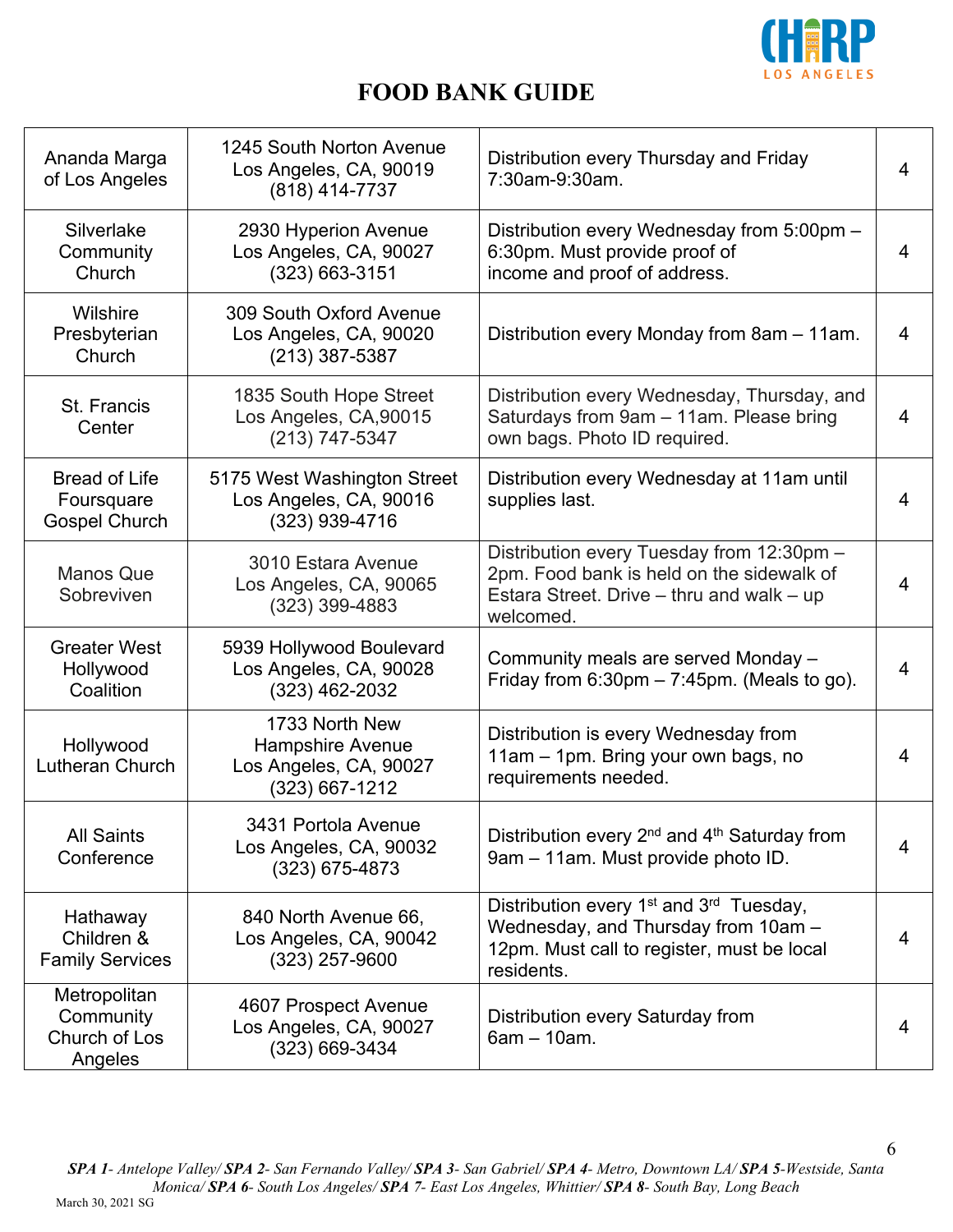

| Centro Maravilla                                                                | 4716 East Cesar Chavez Avenue<br>Los Angeles, CA, 90022<br>$(323)$ 260-2805    | Must schedule an appointment.                                                                                                                                                                                                         | 4 |
|---------------------------------------------------------------------------------|--------------------------------------------------------------------------------|---------------------------------------------------------------------------------------------------------------------------------------------------------------------------------------------------------------------------------------|---|
| Immanuel<br>Presbyterian<br>Church                                              | 663 South Berendo Street<br>Los Angeles, CA, 90005<br>$(213)$ 389-3191         | Distribution every Monday, Wednesday, and<br>Friday from 8am - 1pm. No requirements<br>needed.                                                                                                                                        | 4 |
| Children's<br><b>Hospital Los</b><br>Angeles                                    | 5000 Sunset Bloulevard 7th Floor<br>Los Angeles, CA, 90027<br>$(323)$ 361-5981 | Distribution every Wednesday from 10am -<br>11am. Bring your own bags.                                                                                                                                                                | 4 |
| <b>First Southern</b><br><b>Baptist Church of</b><br>Hollywood                  | 1528 North Wilton Place<br>Hollywood, CA, 90028<br>$(323)$ 466-9631            | Distribution every Monday at 9:30am until<br>supplies last. Fridays at 5pm, must line up at<br>4pm for number. Bring your own bags.                                                                                                   | 4 |
| Estrella Del Mar<br>De Los Angeles<br><b>Regis House</b><br>Community<br>Center | 2212 Beverly Boulevard<br>Los Angeles, CA, 90057<br>$(213)$ 380-8168           | Distribution every $2^{nd}$ and $4^{th}$ Thursday of the<br>month from 10am - 11am. One bag per<br>household.                                                                                                                         | 4 |
| East Hollywood<br>Neighborhood<br>Council                                       | 755 North Virgil Avenue<br>Los Angeles, CA, 90029<br>(323) 639-3462            | Distribution every $1st$ and $3rd$ Sunday of the<br>month from 10am until supplies last.                                                                                                                                              | 4 |
| <b>Catholic Charities</b>                                                       | 211 3 <sup>rd</sup> Avenue<br>Los Angeles, CA, 90291<br>$(310)$ 392-8701       | Lunch distribution every Saturday from 9am -<br>11am.                                                                                                                                                                                 | 5 |
| Church on Pearl                                                                 | 1520 Pearl Street<br>Santa Monica, CA, 90405<br>(310) 310-1384                 | Distribution every Wednesday from<br>2:30pm - 5:30pm. No requirements needed.                                                                                                                                                         | 5 |
| Allies for Every<br>Child                                                       | 12120 Wagner Street<br>Culver City, CA, 90230<br>(310) 846-4100                | Drive-thru for Produce and Meals every<br>Saturday $11am - 12:30pm.$<br><b>RSVP required at:</b><br>https://www.eventbrite.com/e/allies-for-every-<br>childs-free-produce-and-lunch-drive-thru-<br>rsvp-required-tickets-126867003623 | 5 |
| <b>Venice Family</b><br>Clinic                                                  | 2509 Pico Boulevard<br>Santa Monica, CA, 90405<br>$(310)$ 664-7525             | Distribution every Tuesday from<br>10am - 12pm. No requirements needed,<br>please arrive early.                                                                                                                                       | 5 |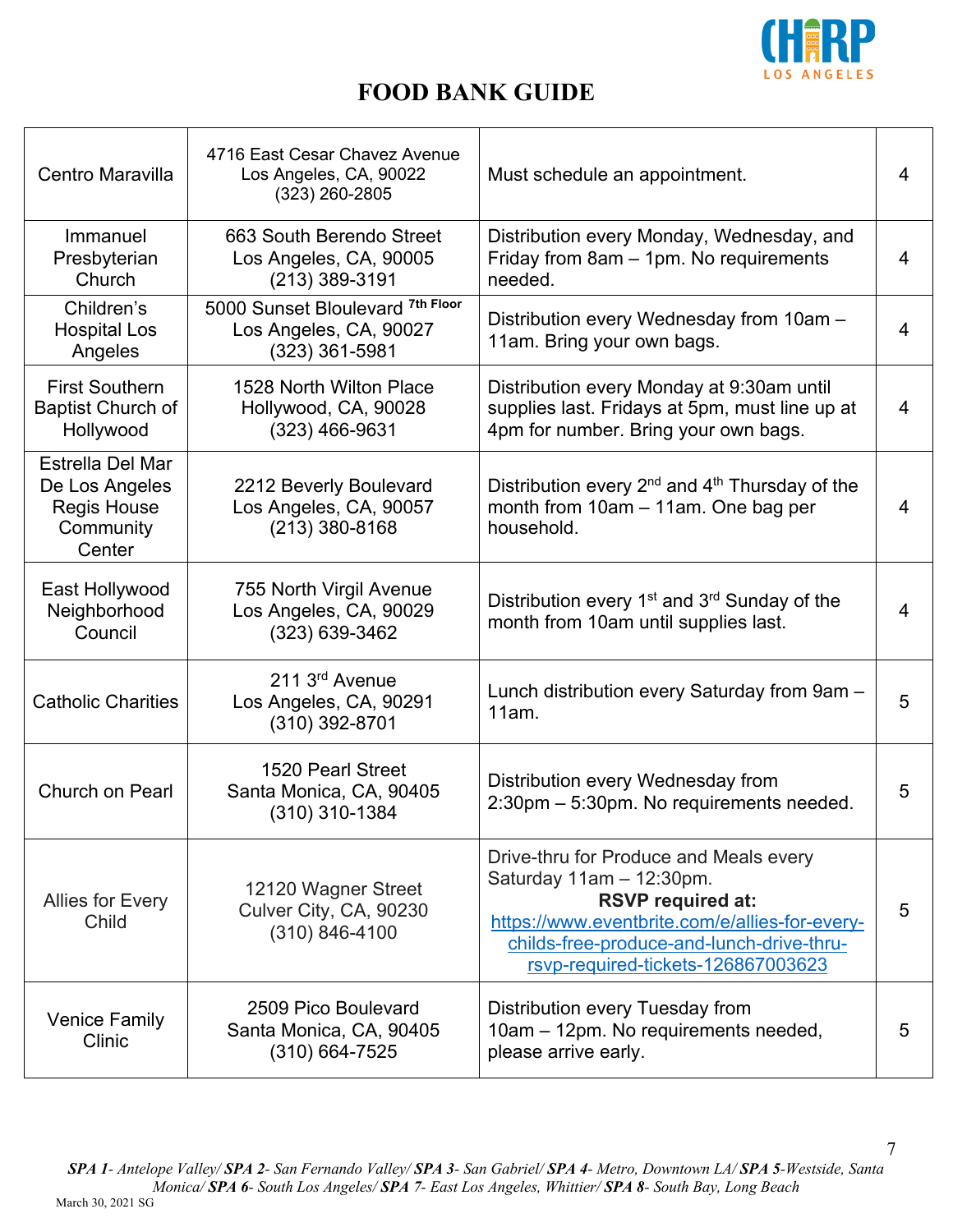

| Virginia Avenue<br>Park                      | 2200 Virginia Avenue<br>Santa Monica, CA, 90405<br>(424) 410-1354                     | Must schedule an appointment. Only for<br>Santa Monica residents or families that have<br>children enrolled in Santa Monica Unified<br><b>School District.</b>                       | 5 |
|----------------------------------------------|---------------------------------------------------------------------------------------|--------------------------------------------------------------------------------------------------------------------------------------------------------------------------------------|---|
| St. Gerard's<br>Catholic Church              | 4439 Inglewood Boulevard<br>Los Angeles, CA, 90066<br>(310) 390-5034                  | Distribution every Tuesday and Thursday<br>from $9am - 12pm$ and from $1pm - 3pm$ . Must<br>bring photo ID, proof of address, and proof of<br>income. (Local residents only)         | 5 |
| St. Joseph<br>Center                         | 204 Hampton Drive<br>Venice, CA, 90291<br>$(310)$ 396-6468                            | Distribution Monday from 10am - 12pm,<br>Tuesday and Thursday from 12pm - 3pm.<br>Clients must bring their own bags. Due to<br>COVID-19, call beforehand.                            | 5 |
| The Bible<br>Tabernacle                      | 1761 Washington Way<br>Venice, CA, 90291<br>$(310)$ 821-6116                          | Distribution every Monday, Wednesday, and<br>Friday from $9:30$ am $-11:30$ am.                                                                                                      | 5 |
| New Earth                                    | 6001 Bristol Pkwy<br>Culver City, CA, 90230<br>$(310)$ 455-2847                       | Distribution every Tuesday 11am - 6pm. No<br>requirements needed.                                                                                                                    | 5 |
| <b>Turning Point</b><br><b>Food Drive</b>    | 3756 Santa Rosalia Drive<br>Los Angeles, CA, 90008<br>Suite # 617<br>$(323)$ 296-1840 | Distribution every 2 <sup>nd</sup> and 4 <sup>th</sup> Friday of the<br>month from $12pm - 3pm$ .                                                                                    | 6 |
| Let's Be Whole                               | 4317 Degnan Boulevard<br>Los Angeles, CA, 90008<br>(877) 594-1292                     | Distribution every Wednesday at 12:30pm<br>until supplies last.                                                                                                                      | 6 |
| Let's Be Whole                               | 1400 E. 118 <sup>th</sup> Street<br>Los Angeles, CA, 90059<br>(877) 594-1292          | Distribution every 1 <sup>st</sup> and 3 <sup>rd</sup> Thursday of the<br>month at 12:30pm until supplies last.                                                                      | 6 |
| Florence<br>Firestone<br>Community<br>Center | 7807 South Compton Avenue<br>Compton, CA, 90001<br>$(323) 586 - 6502$                 | Distribution every Monday 2pm - 4pm,<br>Tuesday 9am - 11am and 2pm - 4pm,<br>Thursday 2pm - 4pm, Friday 9am - 11am<br>and 2pm - 4pm. Closed every Wednesday.<br>By appointment only. | 6 |
| St. Vincent De<br>Paul<br>Church             | 621 West Adams Boulevard<br>Los Angeles, CA, 90007<br>(213) 749-8950                  | Distribution every Saturday from<br>7am - 8:30am. Must provide photo ID and<br>school picture ID (if any kids in the family).                                                        | 6 |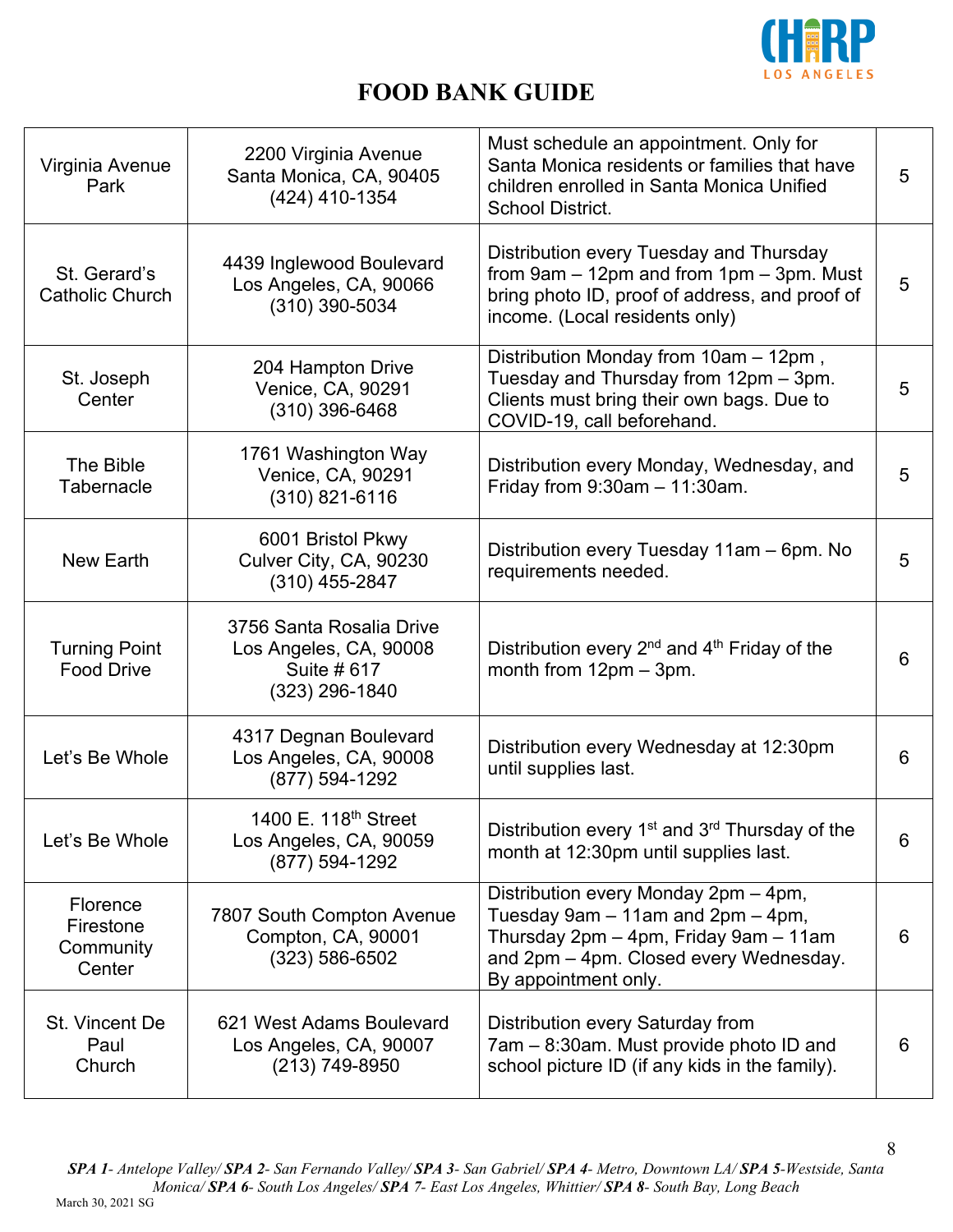

| St. Agnes Parish                                        | 1428 West Adams Boulevard<br>Los Angeles, CA, 90007<br>(323) 731-2464                 | Distribution every Tuesday at 10:30am until<br>supplies last. No requirements needed.                         | 6 |
|---------------------------------------------------------|---------------------------------------------------------------------------------------|---------------------------------------------------------------------------------------------------------------|---|
| <b>NOLP</b><br>Oasis                                    | 1807 East 120th Street<br>(parking lot)<br>Los Angeles, CA, 90059<br>$(213)$ 201-1451 | Distribution every Thursday from 10:30am -<br>1:00pm. Must be HIV+, must be enrolled.                         | 6 |
| <b>All Peoples</b><br>Community<br>Center               | 822 East 20th Street<br>Los Angeles, CA, 90011<br>(213) 747-6357                      | Distribution every Friday from 9:30am - 1pm.                                                                  | 6 |
| <b>Paramount Care</b><br>Foundation                     | 8206 Alondra Boulevard<br>Paramount, CA, 90723<br>(562) 531-6820                      | Distribution every Friday 8:30am - 10:30am.<br>Please wear a face covering.                                   | 6 |
| Word of Faith<br>Center                                 | 107 West Artesia Boulevard<br>Compton, CA, 90220<br>(310) 632-7337                    | Distribution every Saturday at 10am until<br>supplies last.                                                   | 6 |
| Ministerio a la<br>Luz de la Palabra                    | 111 North Long Beach Boulevard<br>Compton, CA, 90221<br>(310) 365-2277                | Distribution every Saturday from 8am-10am.                                                                    | 6 |
| <b>Praise Chapel</b><br>Florence<br>Community<br>Church | 1750 East Florence Avenue<br>Los Angeles, CA, 90001<br>(626) 483-5728                 | Distribution every Monday from 2pm - 4pm.<br>Please wear a mask, bring your own bags<br>and walk $-$ up only. | 6 |
| Presentation of<br>Mary Catholic                        | 6406 Parmelee Avenue<br>Los Angeles, CA, 90001<br>$(323) 585 - 0570$                  | Distribution every Friday from 6am - 8:30am.<br>Please call to verify distribution.                           | 6 |
| Shields for<br><b>Families Social</b><br>Service Agency | 11705 Deputy Yamamoto Place<br>Lynwood, CA, 90262<br>(323) 242-5000                   | Distribution every Thursday from 10am - 2pm,<br>arrive early.                                                 | 6 |
| <b>New Direction</b><br>Community<br>Program            | 1756 West 82 <sup>nd</sup> Street<br>Los Angeles, CA, 90047<br>$(323)$ 291-0035       | Distribution every $2^{nd}$ and $4^{th}$ Saturday of the<br>month from $12:30 \text{pm} - 2:30 \text{pm}$ .   | 6 |
| <b>Avalon Gardens</b>                                   | 701 East 88th Place<br>Los Angeles, CA 90002<br>(323) 939-4716                        | Distribution every Wednesday from 1pm -<br>3pm.                                                               | 6 |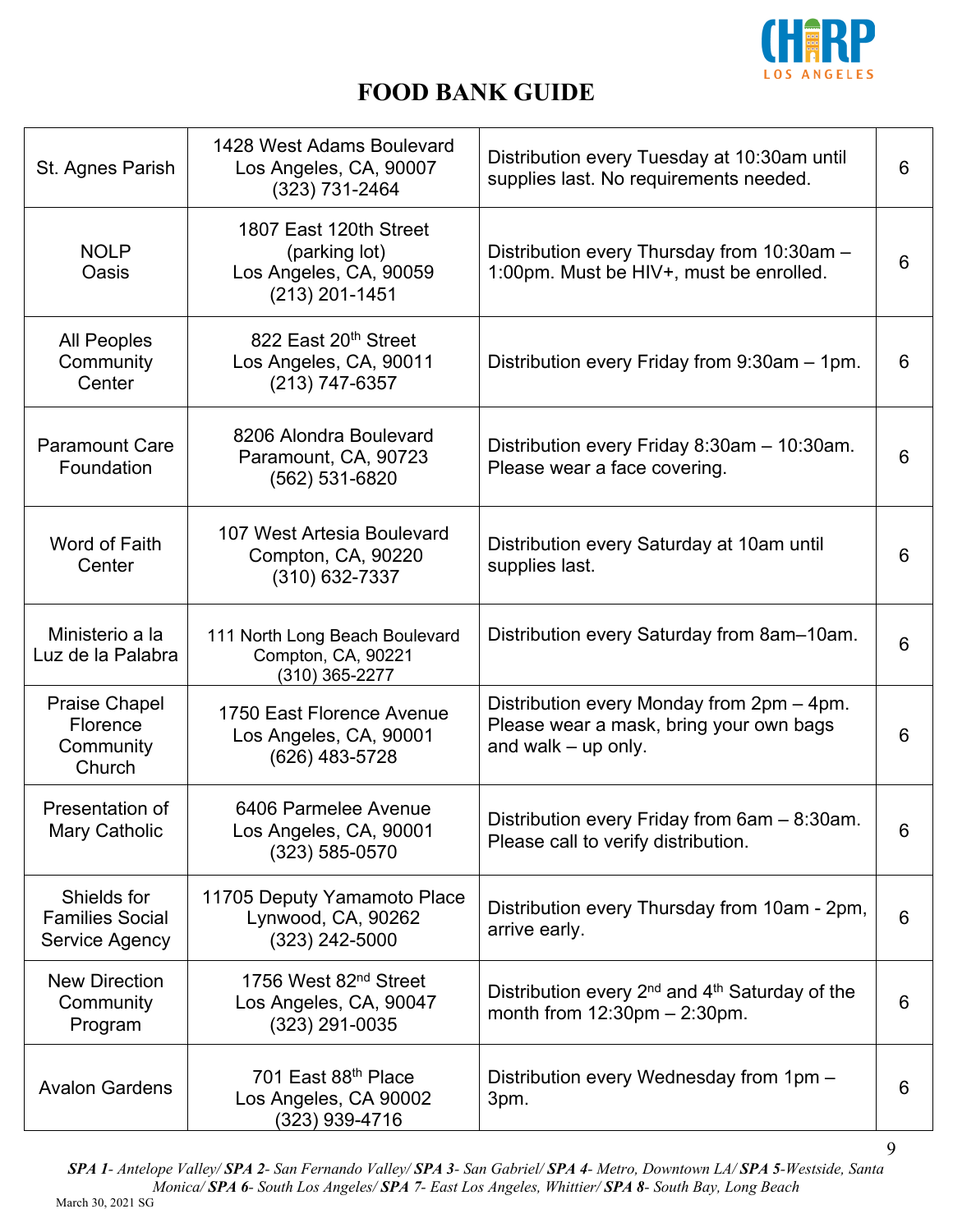

| <b>Bethel</b><br>Unspeakable Joy<br><b>Christian Church</b>                     | 8724 South Central Avenue<br>Los Angeles, CA, 90002<br>(323) 585-5939      | Distribution every 2 <sup>nd</sup> and 4 <sup>th</sup> Saturday of the<br>month from 8am - 10am.                                                                          | 6 |
|---------------------------------------------------------------------------------|----------------------------------------------------------------------------|---------------------------------------------------------------------------------------------------------------------------------------------------------------------------|---|
| St. Cecilia<br><b>Catholic Church</b>                                           | 4230 South Normandie Avenue<br>Los Angeles, CA, 90037<br>$(323)$ 294-6628  | Distribution every 3 <sup>rd</sup> Saturday of the month<br>at 9:30am. No requirements needed.                                                                            | 6 |
| <b>Christ Gospel</b><br><b>Prayer Center</b>                                    | 4228 South Vermont Avenue<br>Los Angeles, CA, 90037<br>(323) 732-1394      | Distribution every Wednesday at 11am. No<br>requirements needed.                                                                                                          | 6 |
| St. Thomas<br>Center                                                            | 2727 West Pico Boulevard<br>Los Angeles, CA, 90006<br>(323) 737-3325       | Distribution every $2^{nd}$ and $3^{rd}$ Saturday of the<br>month from 6am until supplies last. Only for<br>local residents, must bring proof of address<br>and photo ID. | 6 |
| <b>First African</b><br>American<br><b>Methodist</b><br><b>Episcopal Church</b> | 2270 South Harvard Boulevard<br>Los Angeles, CA, 90018<br>$(323)$ 735-1251 | Distribution every 4 <sup>th</sup> Saturday of the month<br>from 8am - 12pm. Must provide photo ID.                                                                       | 6 |
| St. John's<br>Cathedral                                                         | 514 West Adams Boulevard<br>Los Angeles, CA, 90007<br>$(213)$ 747-6285     | Distribution every 3 <sup>rd</sup> Saturday of the month<br>from 8:30am until supplies last. No<br>requirements needed.                                                   | 6 |
| Central<br>Neighborhood<br>Health<br>Foundation                                 | 2614 South Grand Avenue<br>Los Angeles, CA, 90007<br>(323) 234-5000        | Distribution every 1 <sup>st</sup> and 3 <sup>rd</sup> Monday of the<br>month from 12pm until supplies. Only the first<br>100 people will be served.                      | 6 |
| <b>Central City</b><br>Neighborhood<br><b>Partners</b>                          | 501 South Bixel Street<br>Los Angeles, CA, 90017<br>(213) 482-8618         | Food bank distribution every Thursdays from<br>9am - 1pm. First come first serve basis, no<br>requirements needed.                                                        | 6 |
| <b>Gospel Mission</b><br><b>Baptist Church</b>                                  | 7301 South Avalon Boulevard<br>Los Angeles, CA, 90003<br>(323) 759-8087    | Distribution every Wednesday from 11am -<br>12pm.                                                                                                                         | 6 |
| Long Beach<br><b>Community Table</b><br><b>Food Relief</b>                      | 9038 Artesia Boulevard<br>Bellflower, CA, 90706<br>(562) 548-0774          | Distribution every Tuesday and Wednesday<br>from $5:30$ pm $-7$ pm, Friday 12pm $-4$ pm, and<br>Saturday 12pm - 2pm.                                                      | 7 |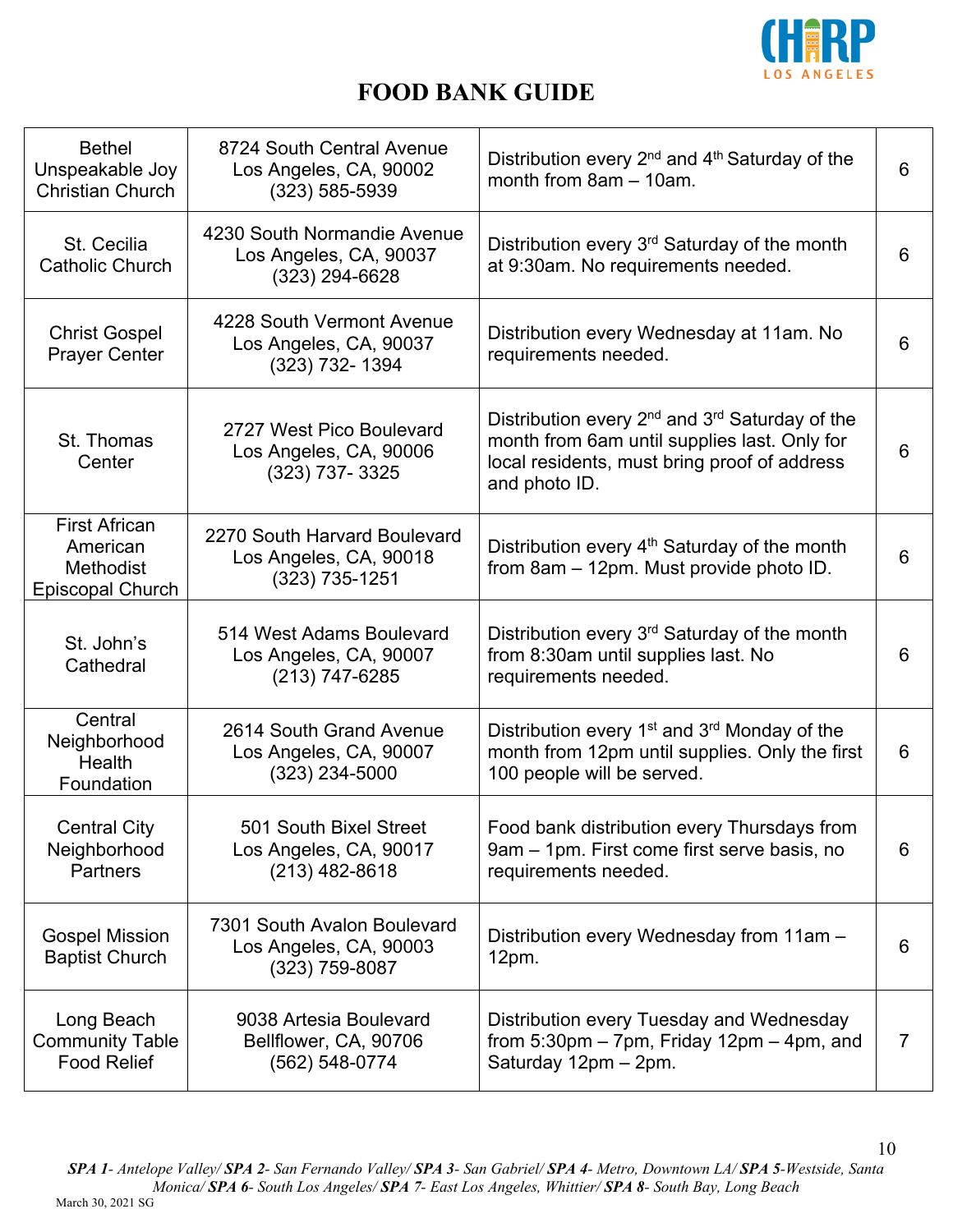

| <b>Catholic Rainbow</b><br>Outreach               | 11419 Carmenita Road<br>Whittier, CA, 90605<br>(562) 556-4449             | Distribution every Monday - Wednesday from<br>10:30am until supplies last. Distribution every<br>Friday from 10:30am until supplies last.<br>Distribution every 2 <sup>nd</sup> , 4 <sup>th</sup> and 5 <sup>th</sup> Saturday of<br>the month from 10:30am until supplies last.                | 7 |
|---------------------------------------------------|---------------------------------------------------------------------------|-------------------------------------------------------------------------------------------------------------------------------------------------------------------------------------------------------------------------------------------------------------------------------------------------|---|
| <b>Bienestar</b><br>East Los Angeles              | 5326 East Beverly Boulevard<br>Los Angeles, CA, 90022<br>(323) 727-7896   | Food bank is primarily for HIV+ individuals<br>and currently open to the public regardless of<br>their HIV status, once annually, during this<br>epidemic. Distribution days Tuesday from<br>11am - 2pm, Wednesday from 10:30 am -<br>12pm, Thursday from 12pm - 1:30pm, and<br>$3pm - 4:30pm.$ | 7 |
| Door of Hope<br>Community<br>Center               | 1414 South Atlantic Boulevard<br>Los Angeles, CA, 90022<br>(323) 262-2777 | Distribution every Monday and Thursday from<br>9am - 11am. Arrive early and call ahead.                                                                                                                                                                                                         | 7 |
| Mexican-<br>American<br>Opportunity<br>Foundation | 401 North Garfield Avenue<br>Montebello, CA, 90640<br>(323) 890-9600      | Distribution every Thursday from 9am -<br>12pm. Must provide photo ID.                                                                                                                                                                                                                          | 7 |
| Hawaiian<br><b>Gardens Food</b><br><b>Bank</b>    | 22121 Norwalk Boulevard<br>Hawaiian Gardens, CA, 90716<br>(562) 860-9097  | Distribution every Tuesday & Thursday from<br>10am - 3pm and Wednesday's from 10am -<br>5pm.                                                                                                                                                                                                    | 7 |
| St. George<br>Church                              | 15725 Cornuta Avenue<br>Bellflower, CA, 90706<br>(562) 307-2892           | Distribution every $2^{nd}$ and $4^{th}$ Thursday of the<br>month from $4pm - 6pm$ .                                                                                                                                                                                                            | 7 |
| Centro Cristiano<br><b>Manantial De</b><br>Vida   | 10035 Washington Street<br>Bellflower, CA, 90706<br>$(562)$ 481-1642      | Distribution every Monday from 6pm until<br>supplies last.                                                                                                                                                                                                                                      | 7 |
| Lawrence<br><b>Ministries</b>                     | 12441 East Farlow Street<br>Hawaiian Gardens, CA, 90716<br>(310) 764-4104 | Distribution every 3 <sup>rd</sup> Saturday of the month<br>from $10am - 2pm$ .                                                                                                                                                                                                                 | 7 |
| St. Margaret's<br>Center                          | 10217 Inglewood Avenue<br>Lennox, CA, 90304<br>$(310)$ 672-2208           | Must call and schedule an appointment and<br>register. Distribution is Wednesday, by<br>appointment only. Serving the South Bay<br>area only.                                                                                                                                                   | 8 |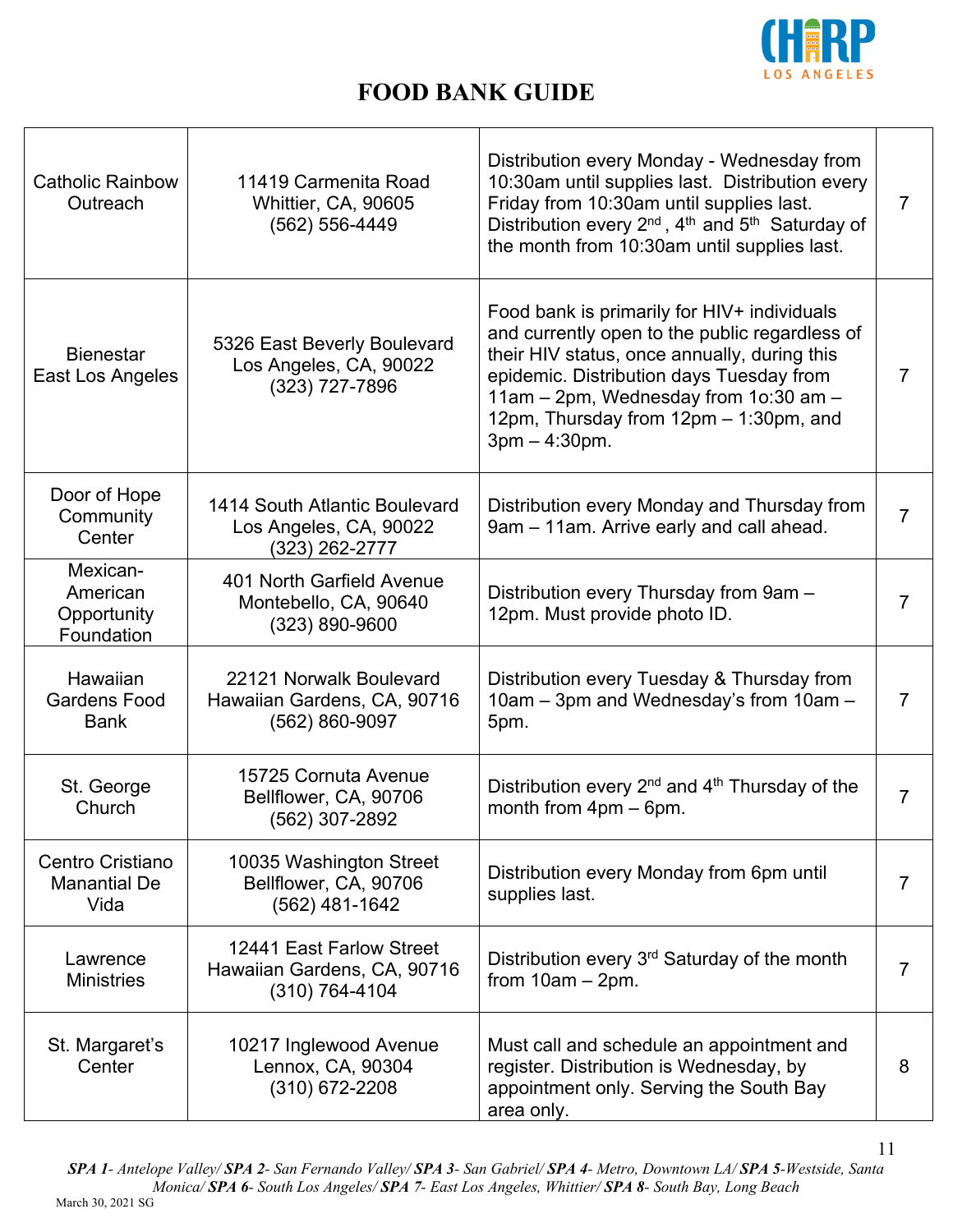

| <b>NOLP</b><br><b>AIDS Food Store</b><br>In Long Beach | 590 East Willow Street<br>Long Beach, CA, 90806<br>(562) 676-4554         | Distribution every Tuesday from 9am - 2pm.<br>Must be HIV+, must be enrolled.                                                                                         | 8 |
|--------------------------------------------------------|---------------------------------------------------------------------------|-----------------------------------------------------------------------------------------------------------------------------------------------------------------------|---|
| <b>RCCG Jesus</b><br>Embassy<br>Los Angeles            | 442 East El Segundo Boulevard<br>Los Angeles, CA, 90061<br>(818) 300-8640 | Distribution every 2 <sup>nd</sup> and 4 <sup>th</sup> Monday of the<br>month from 5:30pm until supplies last.                                                        | 8 |
| Beacon Light<br><b>Mission</b>                         | 525 Broad Street<br>Wilmington, CA, 90744<br>$(310) 830 - 7063$           | Dinner is served 7 days a week from<br>6:00pm - 6:45pm. Must attend Chapel before<br>6:45pm.                                                                          | 8 |
| <b>First United</b><br><b>Methodist Church</b>         | 1551 El Prado Avenue<br>Torrance, CA, 90501<br>(310) 328-3242             | Food box distribution every 4 <sup>th</sup> Saturday of<br>the month at 11am until supplies last.                                                                     | 8 |
| Grant A.M.E<br>Church                                  | 1129 Alamitos Avenue<br>Long Beach, CA, 90813<br>(562) 437-1567           | Distribution every Wednesday from 9am -<br>11:30am. (Food distribution available<br>03/10/21)                                                                         | 8 |
| San Pedro<br><b>Service Center</b>                     | 769 West 3rd Street<br>San Pedro, CA, 90731<br>$(310) 519 - 6091$         | Distribution every Monday and Thursday from<br>2pm – 5:30pm, Tuesdays and Friday from<br>9am - 11am and 2pm - 5:30pm. Closed<br>every Wednesday, by appointment only. | 8 |
| Help Me Help<br>You Oropeza<br>Elementary<br>School    | <b>700 Locust Avenue</b><br>Long Beach, CA, 90813<br>(562) 612-5001       | Distribution every $2^{nd}$ and $4^{th}$ Friday at<br>$11:30$ am - 12:30pm. Drive - thru only.                                                                        | 8 |
| Help Me Help<br>You MOLAA<br>Museum                    | 628 Alamitos Avenue<br>Long Beach, CA, 90802<br>(562) 612-5001            | Distribution every 2 <sup>nd</sup> and 4 <sup>th</sup> Friday of the<br>month at $4pm - 6pm$ . Drive $-$ thru only.                                                   | 8 |
| <b>Puente Latino</b><br>Association                    | 6850 Atlantic Avenue<br>Long Beach, CA, 90805<br>(562) 264-5449           | Distribution every 2 <sup>nd</sup> and 4 <sup>th</sup> Saturday from<br>8am - 10am.                                                                                   | 8 |
| Crossroads<br>Multinational<br>Church of<br>Nazarene   | 12229 East Del Amo Boulevard<br>Cerritos, CA, 90703<br>(562) 809-4143     | Distribution every Sunday from 8:30am -<br>9:30am. No requirements needed.                                                                                            | 8 |
| Hill City Church                                       | 550 West Manville Street<br>Compton, CA, 90220<br>$(310)$ 632-1606        | Distribution every Saturday from 11am -<br>1pm.                                                                                                                       | 8 |
| Pools of Hope                                          | 6801 Long Beach Boulevard<br>Long Beach, CA, 90805<br>(562) 537-2224      | Distribution every Saturday from 11am -<br>7pm. No requirements needed.                                                                                               | 8 |